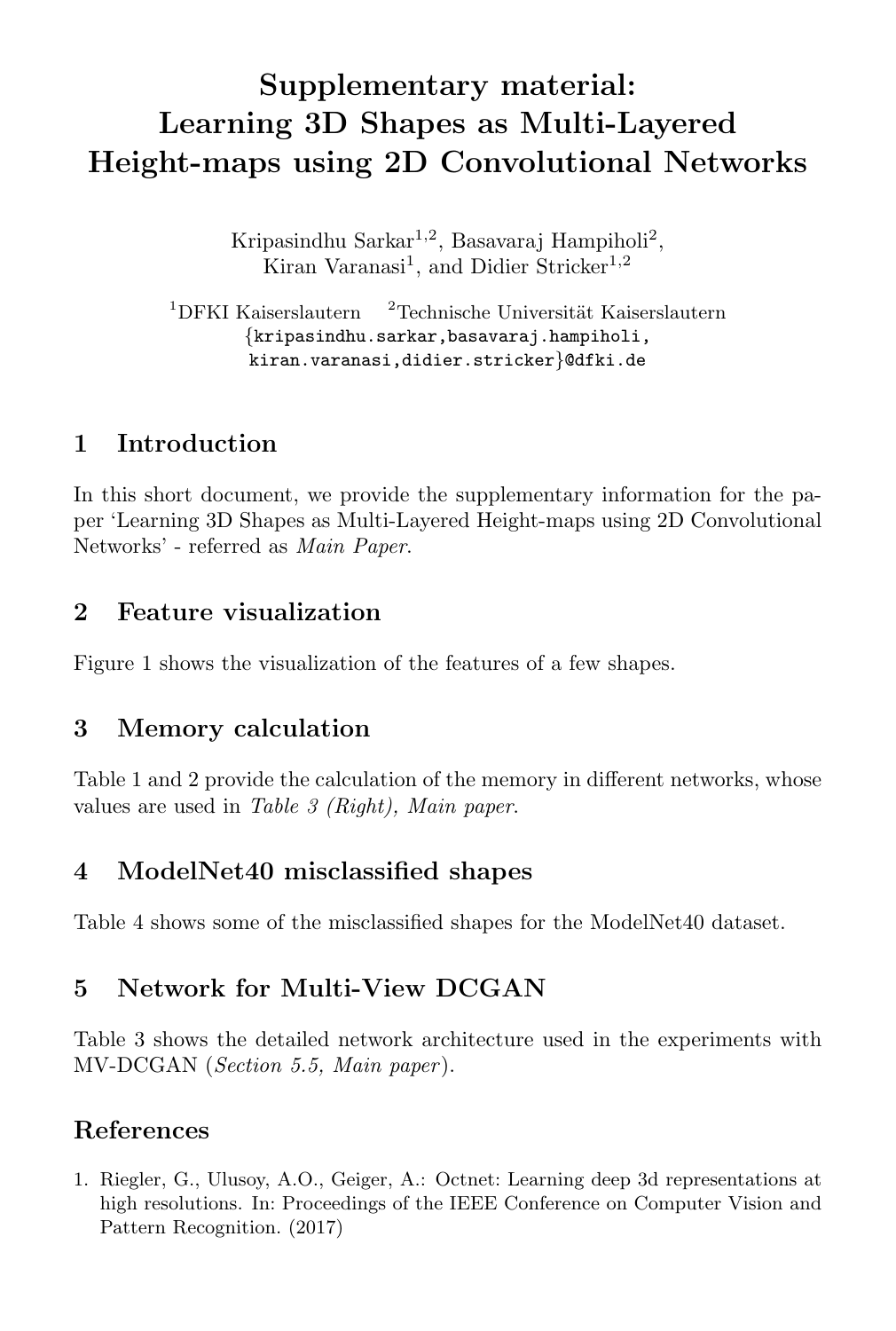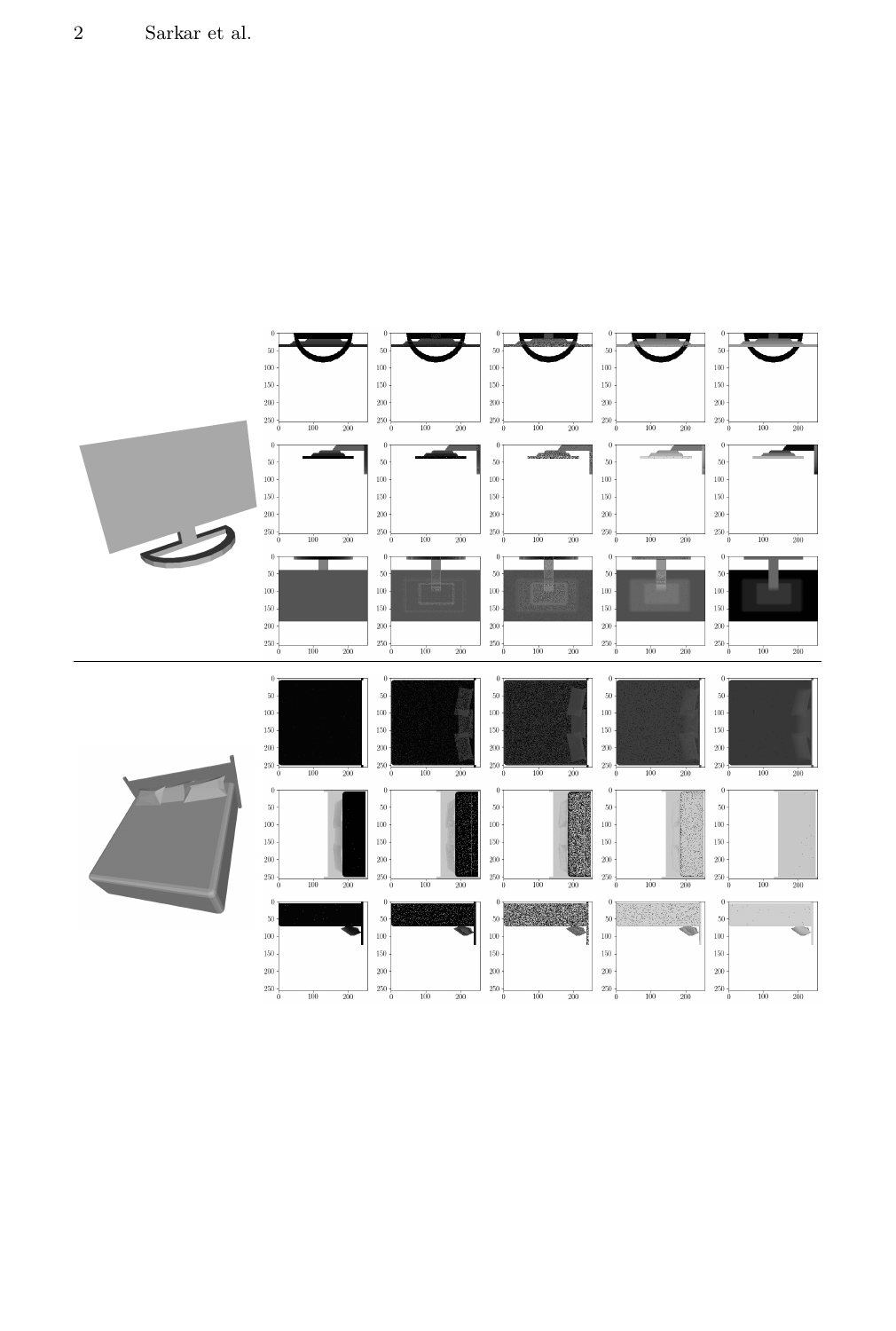

Fig. 1: Visualization of the multi-layered height-map descriptors of a few shapes. Each row represents a view direction (Z, X and Y in the order). Each column represent a layer (starting from 1 to 5). Note the distinctive features captured by the different layers - specially by the 1st and 5th layer. Eg, in the Z view of the car, tyres are captured by the 1st layer, hood and the roof by the 5th layer, while the seats and interiors like seats are captured by the intermediate layers.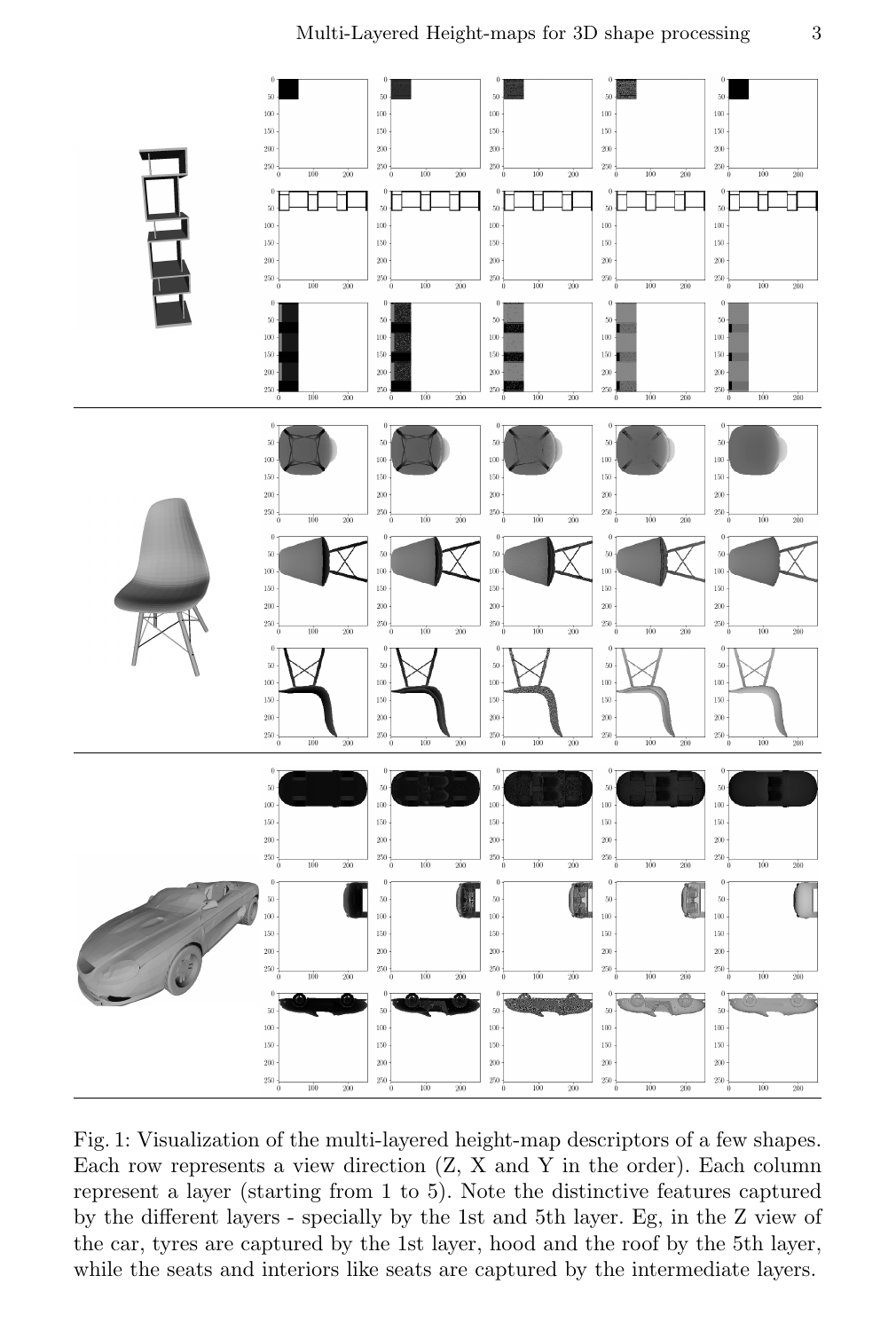| Network Architecture Activation olume Volume size |                |           | Memory            |
|---------------------------------------------------|----------------|-----------|-------------------|
| input                                             | 256x256x256x1  | 16777216  | 67108864          |
| conv(1, 8)                                        | 256x256x256x8  | 134217728 | 536870912         |
| conv(8, 14)                                       | 256x256x256x14 | 234881024 | 939524096         |
| maxpool(2)                                        | 128x128x128x14 | 29360128  | 117440512         |
| conv(14, 14)                                      | 128x128x128x14 | 29360128  | 117440512         |
| conv(14, 20)                                      | 128x128x128x20 | 41943040  | 167772160         |
| maxpool(2)                                        | 64x64x64x20    | 5242880   | 20971520          |
| conv(20, 20)                                      | 64x64x64x20    | 5242880   | 20971520          |
| conv(20, 26)                                      | 64x64x64x26    | 6815744   | 27262976          |
| maxpool(2)                                        | 32x32x32x26    | 851968    | 3407872           |
| conv(26, 26)                                      | 32x32x32x26    | 851968    | 3407872           |
| conv(26, 32)                                      | 32x32x32x32    | 1048576   | 4194304           |
| maxpool(2)                                        | 16x16x16x32    | 131072    | 524288            |
| conv(32, 32)                                      | 16x16x16x32    | 131072    | 524288            |
| conv(32, 32)                                      | 16x16x16x32    | 131072    | 524288            |
| maxpool(2)                                        | 8x8x8x32       | 16384     | 65536             |
| $\mathit{Total}$                                  |                | 507002880 | 2028011520        |
|                                                   |                |           | $\approx 1.89$ GB |

Table 1: Memory computation for DenseNet256[1] for one sample. For a batch size of 32 we get  $32*1.8 \approx 60GB$  of memory (*Table 3, Main Paper*). This value is also verified against the values in the plot provided in Figure 7(a) [1]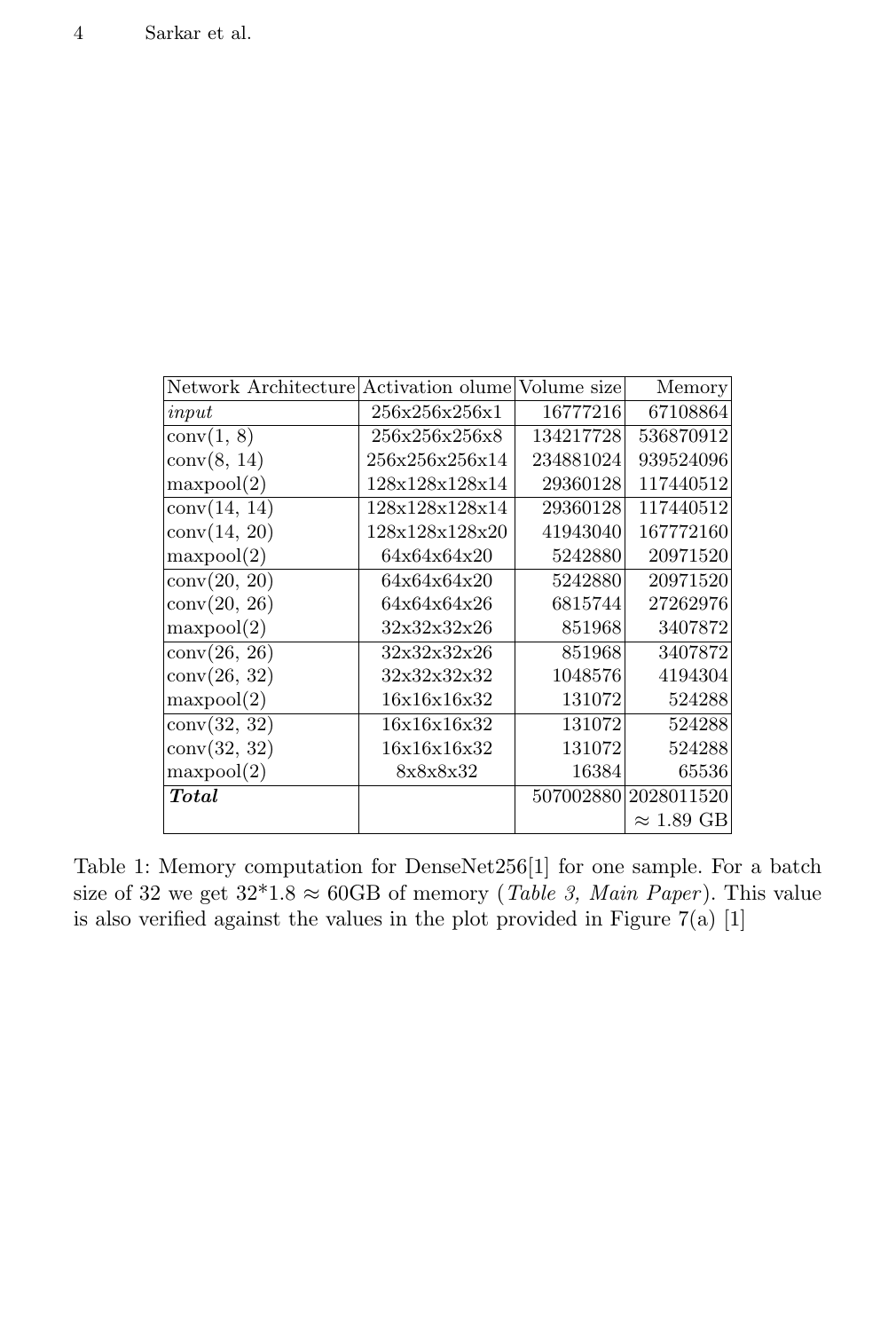| Network Architecture Activation Volume Volume size |             |         | Memory                           |
|----------------------------------------------------|-------------|---------|----------------------------------|
| input                                              | 256x256x5   | 327680  | 1310725                          |
| $\overline{\text{conv}(5,64)}$                     | 256x256x64  | 4194304 | 16777221                         |
| conv(64, 64)                                       | 256x256x64  | 4194304 | 16777221                         |
| maxpool(2)                                         | 128x128x64  | 1048576 | 4194309                          |
| conv(64, 128)                                      | 128x128x128 | 2097152 | 8388613                          |
| conv(128, 128)                                     | 128x128x128 | 2097152 | 8388613                          |
| maxpool(2)                                         | 64x64x128   | 524288  | 2097157                          |
| conv(128, 256)                                     | 64x64x256   | 1048576 | 4194309                          |
| conv(256, 256)                                     | 64x64x256   | 1048576 | 4194309                          |
| conv(256, 256)                                     | 64x64x256   | 1048576 | 4194309                          |
| maxpool(2)                                         | 32x32x256   | 262144  | 1048581                          |
| conv(256, 512)                                     | 32x32x512   | 524288  | 2097157                          |
| conv(512, 512)                                     | 32x32x512   | 524288  | 2097157                          |
| conv(512, 512)                                     | 32x32x512   | 524288  | 2097157                          |
| maxpool(2)                                         | 16x16x512   | 131072  | 524293                           |
| conv(512, 512)                                     | 16x16x512   | 131072  | 524293                           |
| conv(512, 512)                                     | 16x16x512   | 131072  | 524293                           |
| conv(512, 512)                                     | 16x16x512   | 131072  | 524293                           |
| maxpool(2)                                         | 8x8x512     | 32768   | 131077                           |
| Total (branch)                                     |             |         | $80084992 \approx 80 \text{ MB}$ |
| FC1                                                | 1x1x4096    | 4096    | 16389                            |
| FC2                                                | 1x1x4096    | 4096    | 16389                            |
| $\overline{FC3}$                                   | 1x1x40      | 40      | 165                              |
| <b>Total</b>                                       |             |         | $\approx 112$ MB.                |

Table 2: Memory computation for Our single view net using VGG for one sample. For a batch size of 32 we get  $32*112 \approx 3.5GB$  of memory. But our experiments which was run using a PyTorch implementation for a batchsize of 32 occupies 8 GB of data in GeForce GTX 1080 Ti. We used this relaxed value of 8GB in Table 3 (Right), Main Paper for a more fare comparison against OctNet[1]. For OctNet we used the memory consumed in a similar settings using their representation and varified its value in the plot provided in the Figure 7(a) of [1].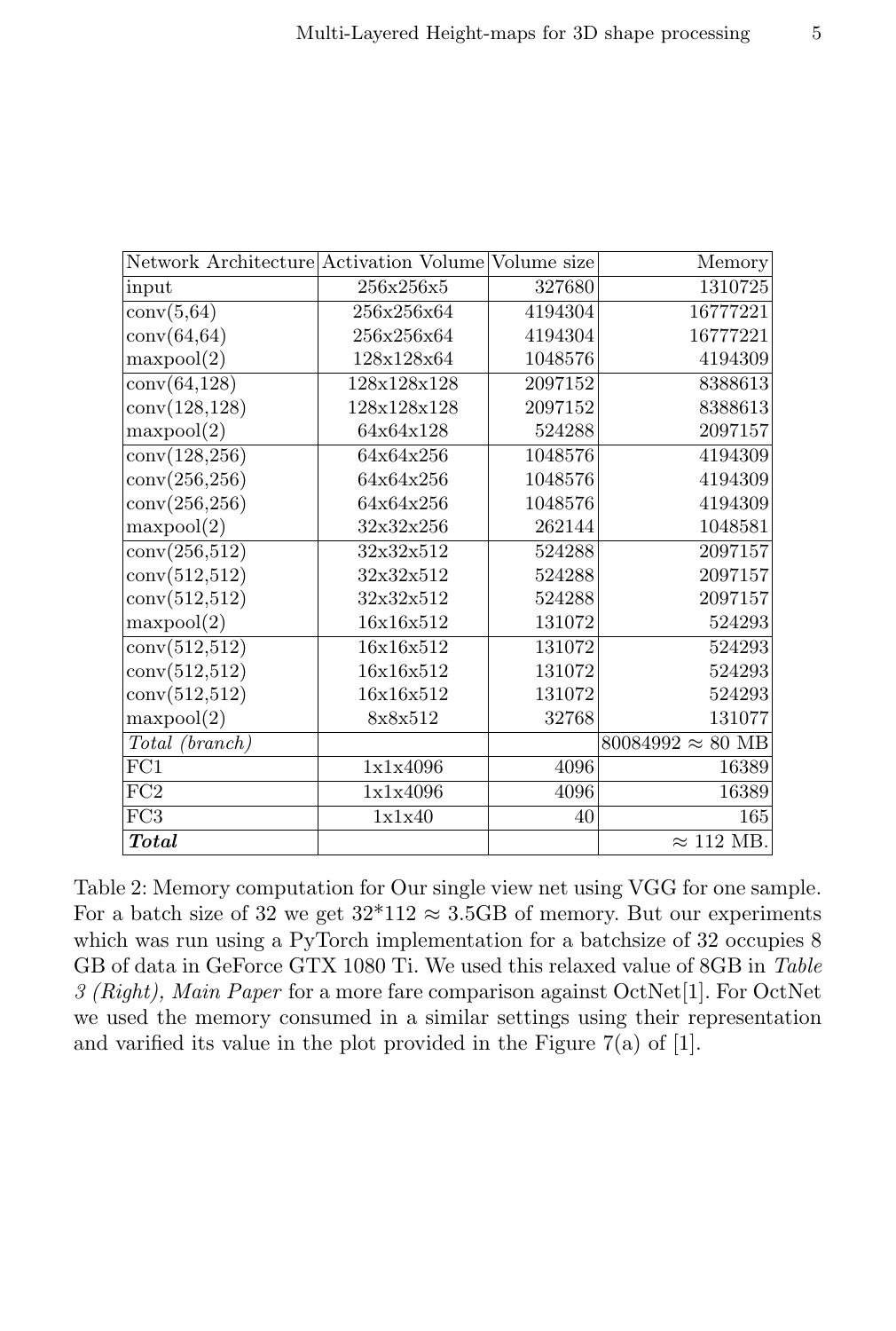| $input - 100x1$        |                                           |
|------------------------|-------------------------------------------|
| convT(4x4, 512)        |                                           |
| ReLU                   |                                           |
| convT(4x4, 256, (2,2)) | $input - 64x64x5$                         |
| ReLU                   | conv(4x4, 64, (2,2))                      |
| convT(4x4, 128, (2,2)) | LReLU(0.2)                                |
| ReLU                   | conv(4x4, 128, (2,2))                     |
| convT(4x4, 64, (2,2))  | LReLU(0.2)                                |
| ReLU                   | conv(4x4, 256, (2,2))                     |
| convT(4x4, 5, (2,2))   | LReLU(0.2)                                |
| Tanh                   | $\overline{\text{conv}}(4x4, 512, (2,2))$ |
| $output - 64x64x5$     | $output - 8x8x512$                        |

Table 3: (Left) The generative branch of the Multiview DCGAN which produces MLH vector of size 64x64x5. (Right) The discriminator part of the MV DCGAN which takes the generated  $64x64x5$  input and produces an activation volume of 8\*8\*512. In the multiview design we have 3 independent generator branches and 3 independent discriminator branches. The 3 output volume of the discriminator of the discriminator is concatenated by a non-commutative operation followed by  $FC(1024)$  and  $FC(1)$ . More details are in Figure 4, Main paper. The numbers in the bracket (x,x) denote the stride values for the strided convolution and transposed convolution blocks. Batch-normalization is used between every layers except for the first and the last layers.